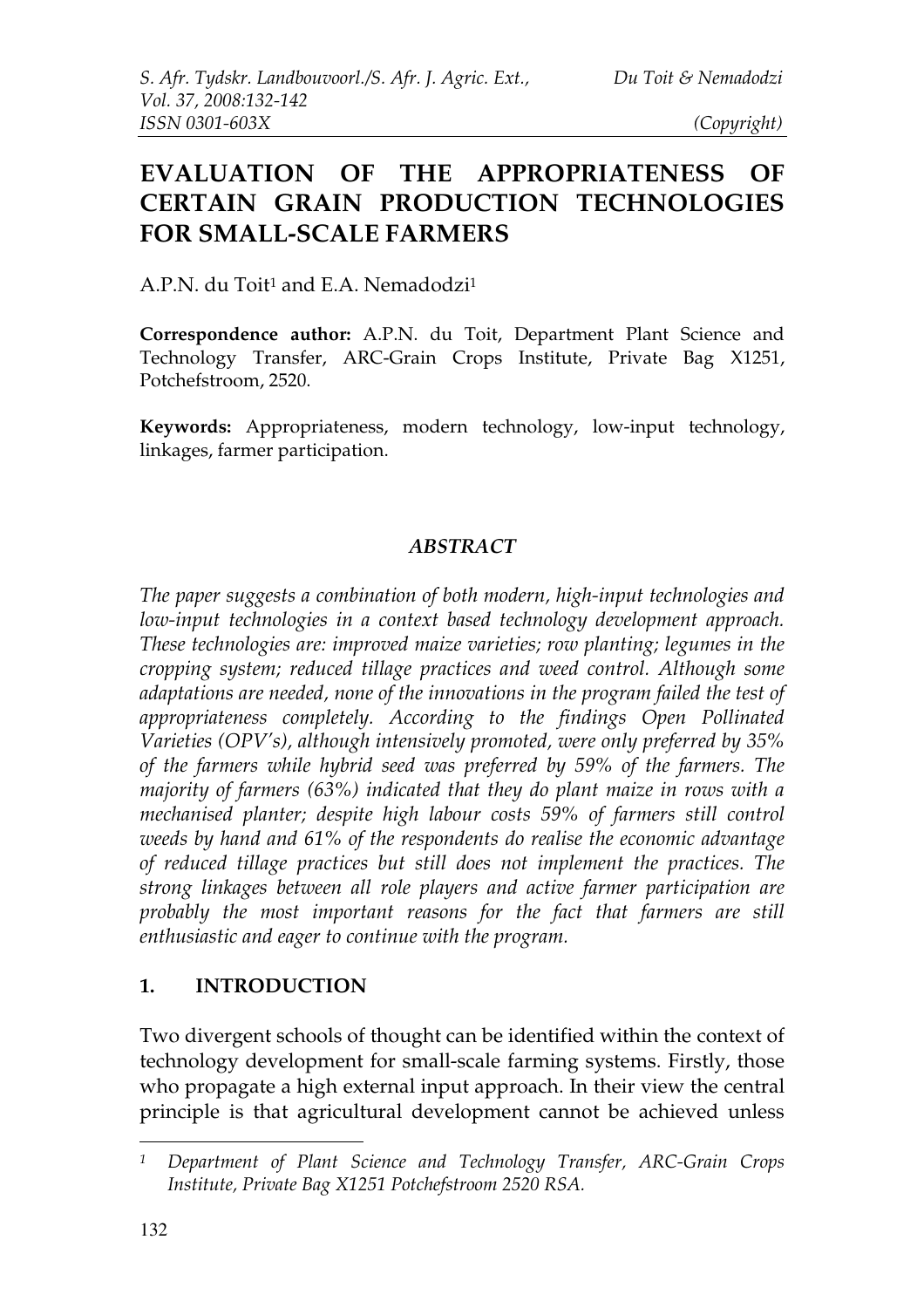farmers have greater access to the products of science-based agriculture (Pretty, 1995:50). On the contrary, the second group strongly promotes the low external input approach. Proponents of this approach also consider technologies appropriate only when it is rooted in the indigenous knowledge of the people (Cáceres & Woodhouse, 1998:21).

Many development programs in South Africa, both public and private sector, supported by a vibrant media tend to support the modernization paradigm. In some cases capital intensive or high-tech innovations such as Genetic Modified Organisms (GMO's) sophisticated mechanization or irrigation systems are presented as the dawn towards a "Green revolution" in Africa. This paper argues that neither the modernization nor the low external input approach should be seen as the high road to technological change and progress. The unique farming conditions and the realities of the broader agricultural environment that exists in the developing sector in South Africa call for a balanced and context based strategy. A combination of both paradigms should be adopted. Indigenous knowledge should be considered in new technological designs together with scientific knowledge. At the same time researchers and development agents should be allowed to be less cautious to introduce external technologies of which farmers have no previous experience (Cáceres & Woodhouse, 1998:27).

### **2. IN PURSUIT OF APPROPRIATE TECHNOLOGIES**

In a multi-institutional program implemented in the Limpopo and Mpumalanga Provinces, 14 farming communities form the basis of a comprehensive program of technology development for the improvement of grain production systems. The majority of participating farmers are confined to communal land areas. The type and scale of individual cropping systems are relatively homogeneous where the majority of farmers have access to between one and six ha of arable land (Agricultural Research Council, 2007:20).

Although the program is supported by various private enterprises, the major role players are researchers mainly from the Agricultural Research Council (ARC), extension officers of the Departments of Agriculture of both Provinces and farmers. The main objective of the program is to, in close collaboration with farmers, develop appropriate technologies that will ensure more sustainable and viable farming units.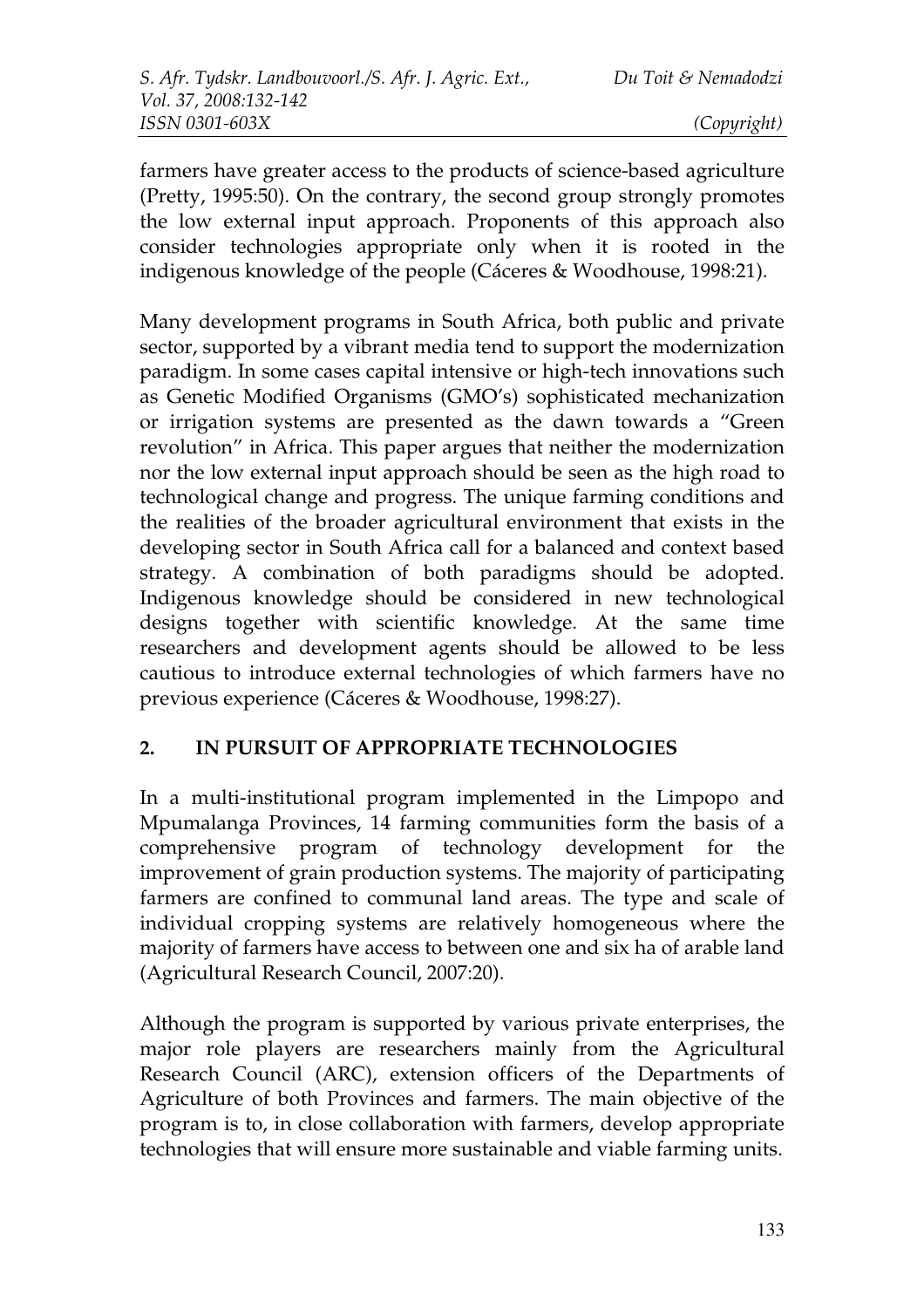Technology options investigated in different combinations at different localities are:

- Improved maize varieties particularly Open Pollinated Varieties or OPV's;
- Row planting in maize production;
- Legumes in cropping systems;
- Reduced tillage systems and;
- Chemical weed control.

Although individual options, these technologies are all seen as equally important components of an integrated production system.

#### **3. METHODOLOGY**

Technology development is a dynamic process and development projects or programs of this nature need to be evaluated at regular intervals as part of a continuous monitoring and evaluation process. As the project is running in its fifth consecutive year an assessment at this point of time was deemed necessary to enable the stakeholders to "take stock" of the program. The objective was twofold: First, to create an opportunity for farmers to help assess the appropriateness of the technology and secondly, to determine the stage of adoption to which the technology development process has progressed.

The program serves 14 farming communities, 10 in Limpopo and four in Mpumalanga. However, only six of these communities, representing 110 participating farmers, have been exposed to the specific technologies listed above. Based on the period of exposure to the technology four of the six communities, two in Limpopo and two in Mpumalanga, were targeted to participate in the assessment. The assessment was conducted by means of two instruments: a scorecard and a questionnaire. In the process 46 farmers were individually interviewed using both the scorecard and the questionnaire. The scorecard was designed to help assess the appropriateness of the individual technologies based on selected criteria as indicators of appropriateness (Bunch, 1985:125). The purpose of the questionnaire was to determine farmer's perceptions and attitudes towards the technology.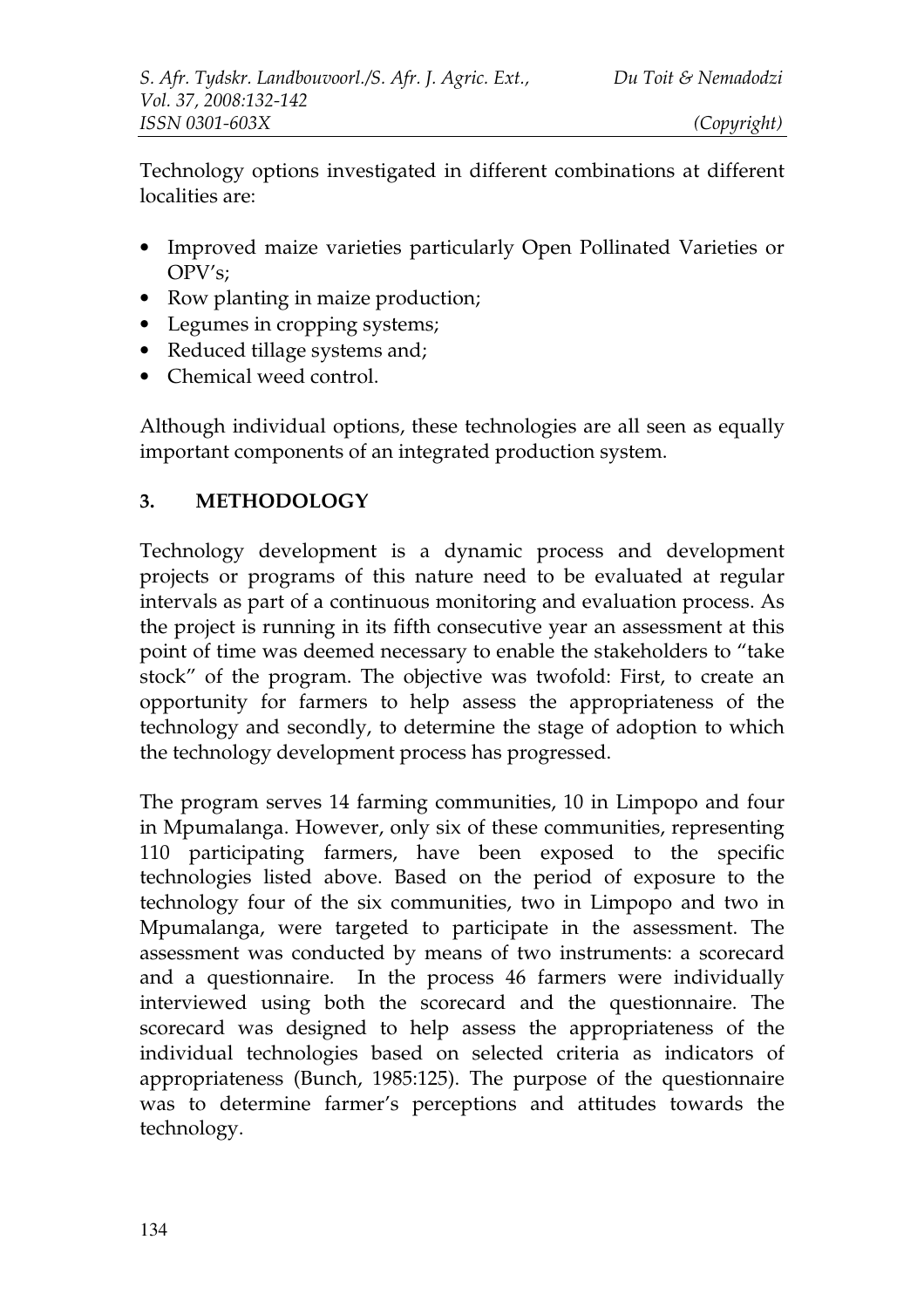#### **4. FINDINGS**

#### **4.1 The scorecard method**

Seven of the attributes of technologies, cited by Bunch (1985:99) and also Slabbert and Thompson (1985:80) have been selected to serve as criteria for the assessment of the technologies on the scorecard. The criteria are:

- i) Felt need Do the farmers really need the technology and to what extent are they convinced that it will improve their circumstances?
- ii) Financial advantage also seen as relative advantage in terms of increased profitability (Rogers, 1983:213).
- iii) Labour intensiveness. Labour in rural South Africa is not anymore as abundant as in the past, making this a relevant criteria.
- iv) Capital intensiveness. Will farmers be able to afford the particular technology?
- v) Complexity and sophistication. Is it easy to understand, to operate and maintain?
- vi) Access to markets. Are the input products readily available and what market opportunities exist for specific farm commodities?
- vii) Risk. Will the technology increase the risk of production or not?

The results obtained by the scorecard, measuring the technologies against each criterion, are somewhat surprising as it was expected that the technologies would be clearly categorised as either appropriate or less appropriate. Instead, farmers rated them relatively equally appropriate with almost insignificant differences between technologies. However, the two technologies that rated the lowest, namely reduced tillage and chemical weed control are also the more recently introduced technologies that farmers were less exposed to and probably seen as more "foreign".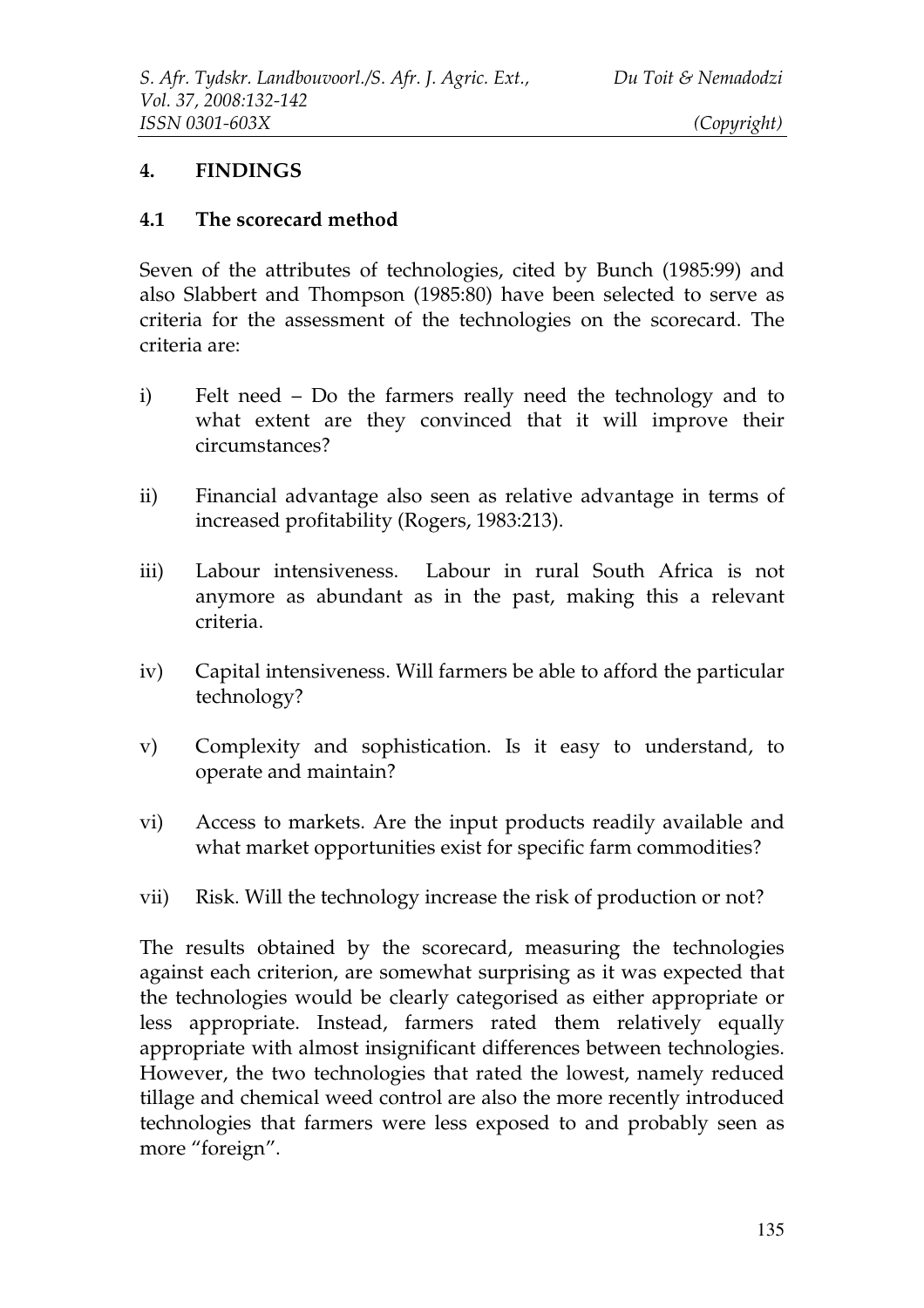In view of this result two questions can be asked: First, is the scorecard an appropriate and accurate method to achieve the objectives and secondly, to what extent could the farmers misinterpret the criteria? Despite the shortcomings it can be concluded that farmers are generally enthusiastic about the technical interventions, and that none of the technologies, even those that are relatively new and technically challenging, needs to be rejected at this stage. It is important at this point to note that the good support and visible trust in the program, displayed by the farmers, can largely be attributed to the good relationship existing among the role players i.e. farmers, extension workers and researchers. The success of joint ventures in technology development depends highly on the relationships and effective communication between role players (Cáceres & Woodhouse, 1998:27).

### 4**.2 The questionnaire**

The purpose of the questionnaire, as previously indicated, was to determine the perceptions and attitudes of farmers with regards to the technologies. The following section highlights the farmers' responses in terms of the respective technologies.

### *4.2.1 Improved maize varieties*

One of the major focus areas of the program is the evaluation of maize varieties. At each locality a number of seven or, in some cases, nine varieties were planted in on-farm trials managed by a partnership consisting of local extension officers, research staff of the ARC and participating farmers. One of the objectives was also to promote Open Pollinated Varieties (OPV's) mainly for two reasons: One, the affordability of the seed compared to hybrid seed and two, to improve access to seed in response to an initiative by the Limpopo Province to establish a local seed provision system. Despite this attempt to promote OPV's based on the reasons mentioned, the majority of farmers in the program (58.6%) indicated that they are in favour of hybrids (Figure 1).

The same trend is strongly supported by the findings of an assessment done by the ARC to evaluate the status of a sub-project in the program known as the LIMPAST (Limpopo Agricultural Strategic Team) Grain Production Advancement Project. Contrary to the expectations of the project the use of hybrids increased by 21% since the start of the project in 2003 at the expense of OPV's (Agricultural Research Council, 2007).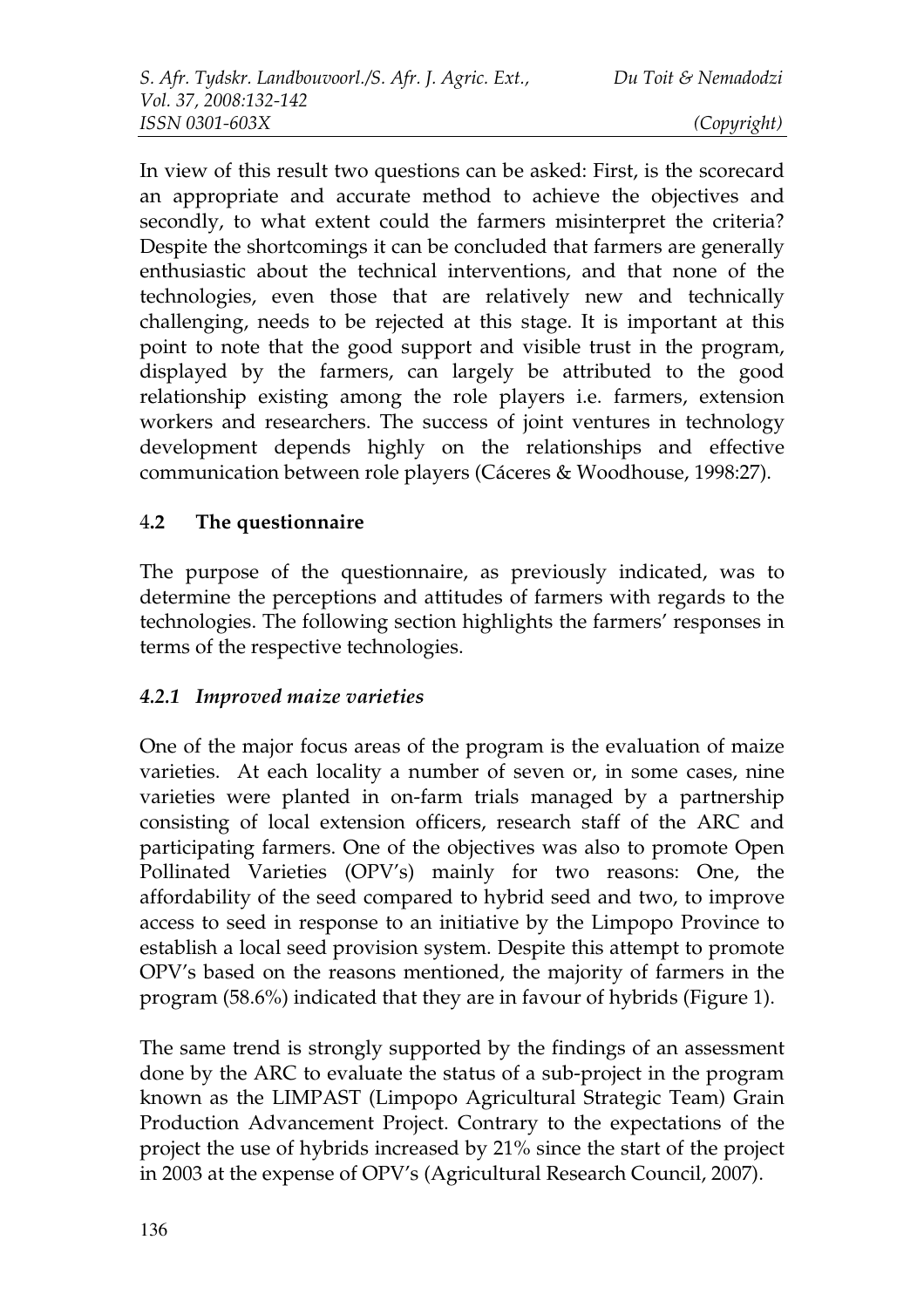

#### Figure 1: Farmer preferences for different seed types

The increased use of hybrid maize seed can mainly be attributed to the following:

- The project also included a partnership between a local milling company, Progress Milling, providing supply depots for a seed company called PANNAR actively marketing hybrid seed. The easy access to hybrid seed created by the project clearly resulted in the shift towards hybrids.
- The superior performance of hybrid maize when compared to OPV's in the on-farm trials has probably greatly influenced farmers deciding to opt for hybrids.

The potential of hybrids to do as well as or better than OPV's under low input conditions has also been reported by Byerlee and Jewell (1997:134) in their study of advances in maize production in various African countries.

The prominent shift towards hybrid seed not only suggests that the emphasis on OPV's should be revisited but also to address the important aspect of access to seed. In the case of OPV's very little progress to establish an effective seed provision system has yet been made.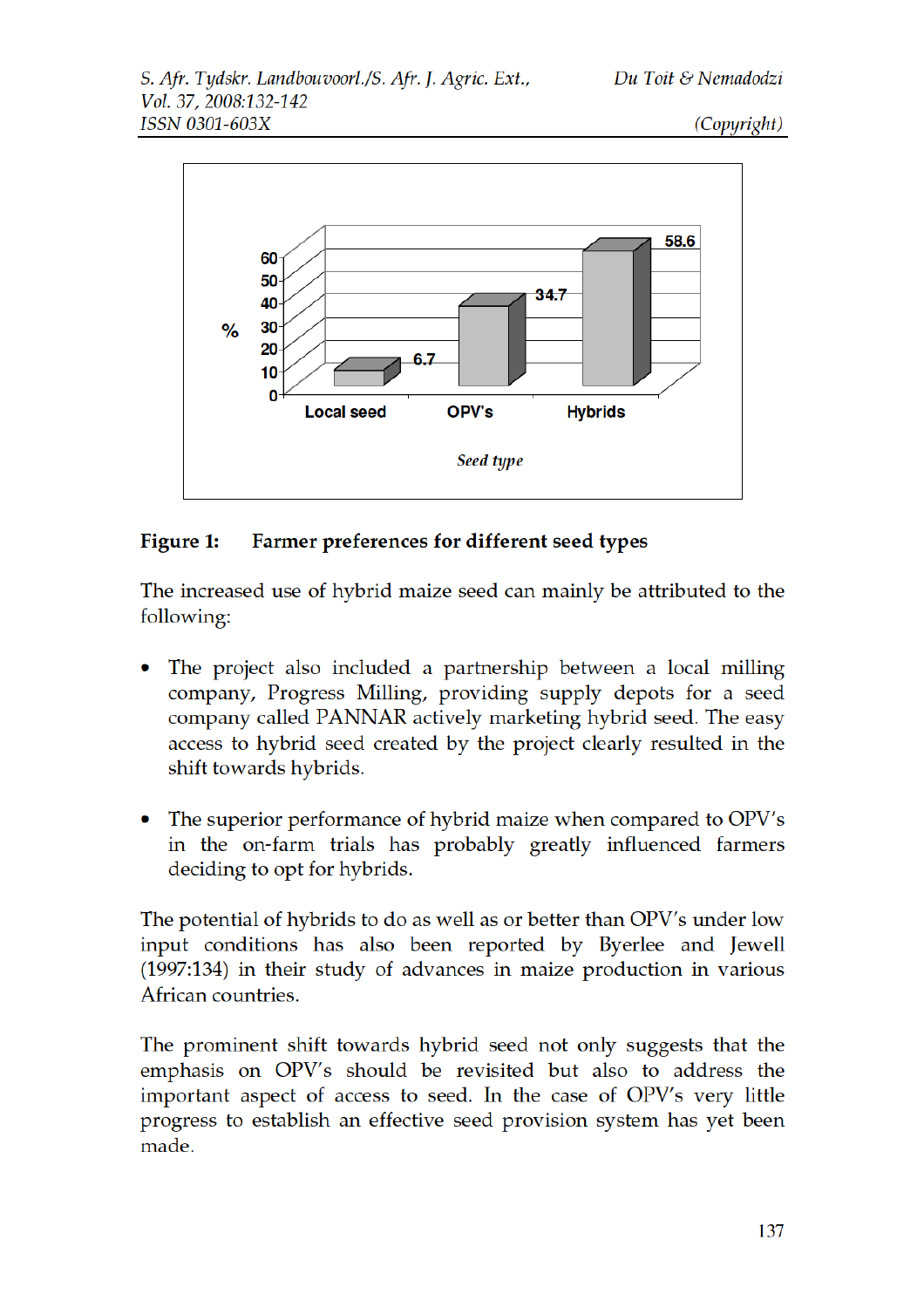#### 4.2.2 Row planting

In the past, maize planting methods in the communal land areas, such as seed broadcasting and planting in the plough furrow, was a common practice. In most cases these practices result in poor and scattered maize stands creating a backlog position from the start. Figure 2 however, clearly indicates that the majority of farmers  $(63\%)$  in the program now have switched to mechanical planters, mainly provided by contractors, instead of traditional methods.



#### Figure 2: Proportion of farmers using different planting methods

The concept of row planting has also been strongly advocated by the LIMPAST Grain Production Advancement project. As a result a 32% increase in the practice of row planting occurred, since the start of the project (Agricultural Research Council, 2007:25).

The apparent increase in the use of mechanical planters evident in Figure 2 has very important implications, not only for the application of planting practices e.g. seed spacing, but also for technologies such as fertilization. Since the majority of farmers make use of hired mechanization (Agricultural Research Council, 2007:25), the correct implementation of planting practices is therefore not in the hands of farmers but in the hands of the contractors. This implies that tractor contractors should now also be included in the program as an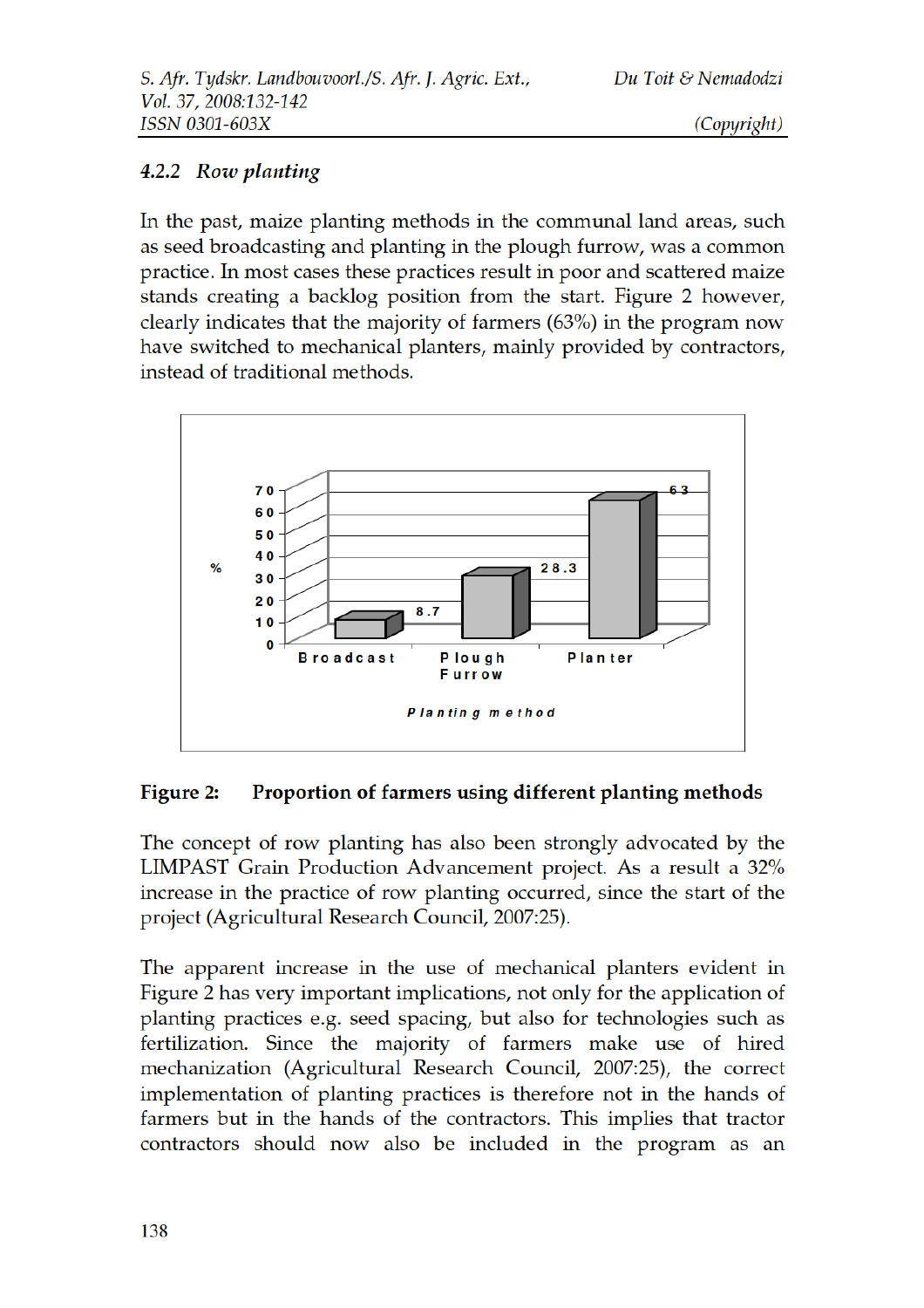additional target group in order to ensure the implementation of sound planting and fertilization practices.

### *4.2.3 Legumes in the cropping system*

Most farmers in the target areas are familiar with legume crops such as cowpea, sugar beans, groundnut and bambara. Cowpea is the most common legume while in many cases, crops like groundnut and sugar beans have to be re-introduced as the production of these commodities rapidly declined in the target areas mainly due to the absence of a sustainable seed provision system. According to the results of the assessment 67% of farmers indicated that legume crops are already part of their cropping systems. The fraction that does not currently produce legumes (33%) indicated clearly that they would all like to engage in legume production. Two major problems prevent farmers to produce legumes namely, lack of seed as major input as well as limited and unreliable market opportunities. Thus, most farmers see these crops only as a food source for household food consumption and that they are yet not able to exploit the economic value of these crops.

Farmers were requested in an open question to give reasons for growing legumes. Table 1 gives an indication of the reasons cited and their relative importance.

| <b>Reason</b>              | Percentage of cases in which a<br>specific reason was sited (n=55) |               |
|----------------------------|--------------------------------------------------------------------|---------------|
|                            | (n)                                                                | $\frac{0}{0}$ |
| Household food consumption | 33                                                                 |               |
| Economic                   |                                                                    |               |
| Agronomic                  |                                                                    |               |
| Total                      | 55                                                                 | 100           |

#### **Table 1: Reasons for growing legumes**

*Note:* In some cases respondents provided more than one reason, hence  $n = 55$ 

The majority of respondents (60%) perceived these crops only as a food source for household food consumption and that they are yet not able to exploit the economic value of these crops. Unless an effective seed provision system can be developed and market opportunities created, these problems will remain major stumbling blocks preventing farmers to expand the production of legumes.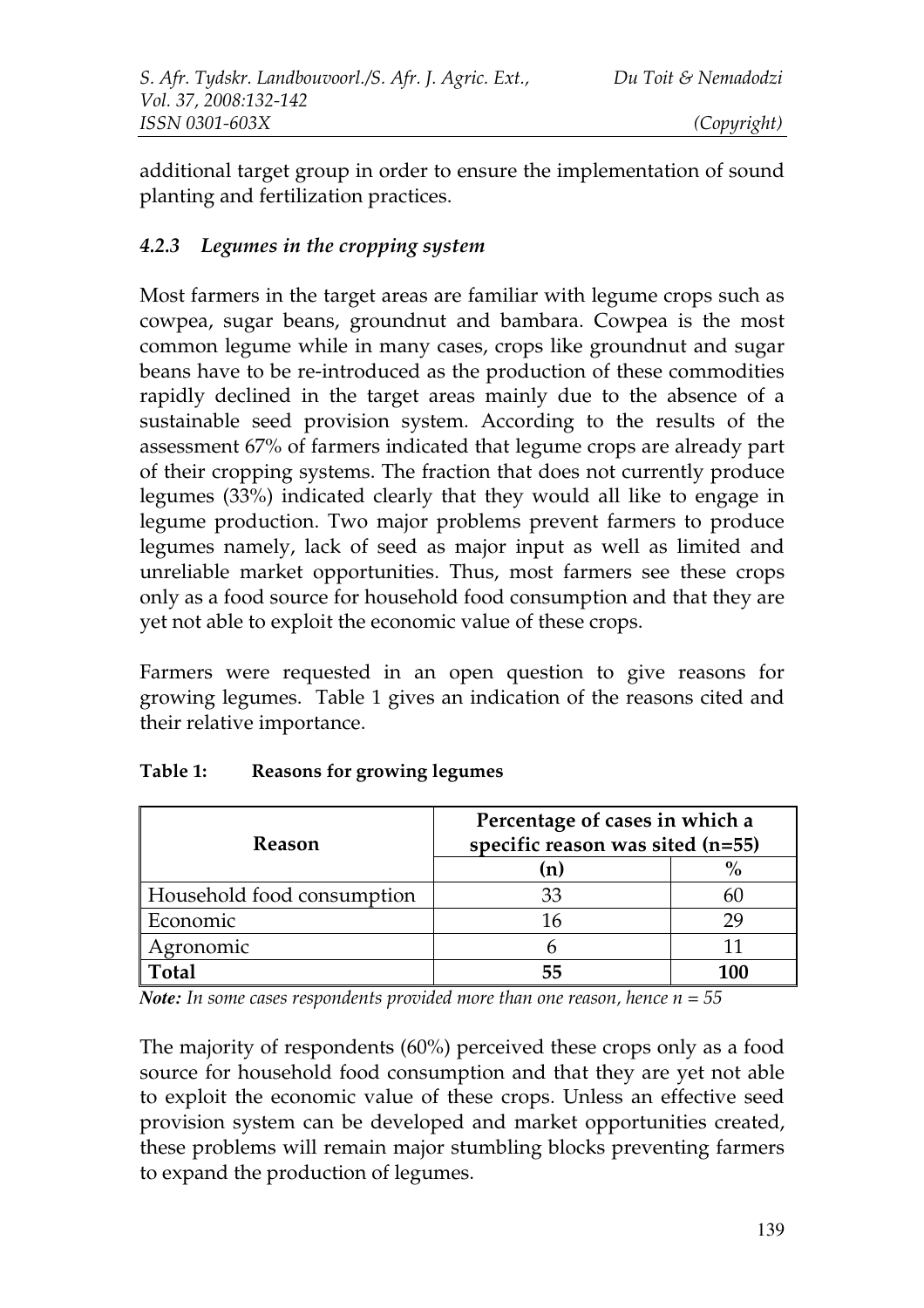## *4.2.4 Reduced tillage*

Reduced tillage technology implies a package of practices as well as the use of specific adapted tools or implements. The technology is relatively complex since it is very situation specific and many components need to be carefully integrated. To introduce the technology to farmers in the program the ripper planter, a tractor drawn tine implement with mounted planting units, served as a prototype model to demonstrate basic principles of reduced tillage. Although 78% of the farmers interviewed indicated that they have been exposed to the technology, the level of exposure might be superficial at this stage. However, the on-farm demonstration trials planted with the ripper planter to compare conventional systems to a reduced tillage system created excellent opportunities for farmers to learn more about the technology. Table 2 provides more insight into farmer perceptions in terms of certain advantages of reduced tillage.

| Advantage perceived by<br>farmers | Number of farmers citing<br>advantage $(n = 46)$ |     |
|-----------------------------------|--------------------------------------------------|-----|
|                                   | n                                                |     |
| No advantages perceived           |                                                  |     |
| Environmental advantages          |                                                  |     |
| Agronomic advantages              |                                                  | 24  |
| Economic advantages               | 28                                               | 6 I |
| Total                             |                                                  | 100 |

| Table 2: | Advantages of reduced tillage perceived by farmers |  |  |
|----------|----------------------------------------------------|--|--|
|----------|----------------------------------------------------|--|--|

The demonstration plots and field discussions between researchers, extension officers and farmers revealed various advantages and disadvantages of the technology. It is however encouraging to observe (Table 2) that farmers are specifically aware of the economic advantages, mostly reduced soil preparation costs, and also, in some cases, the agronomic advantages such as improved soil moisture conservation. Despite the increased awareness about cost savings farmers however, do not view the ripper planter as appropriate to their conditions. Farmers now are requiring a less costly, smaller and easy to operate implement to replace the ripper planter.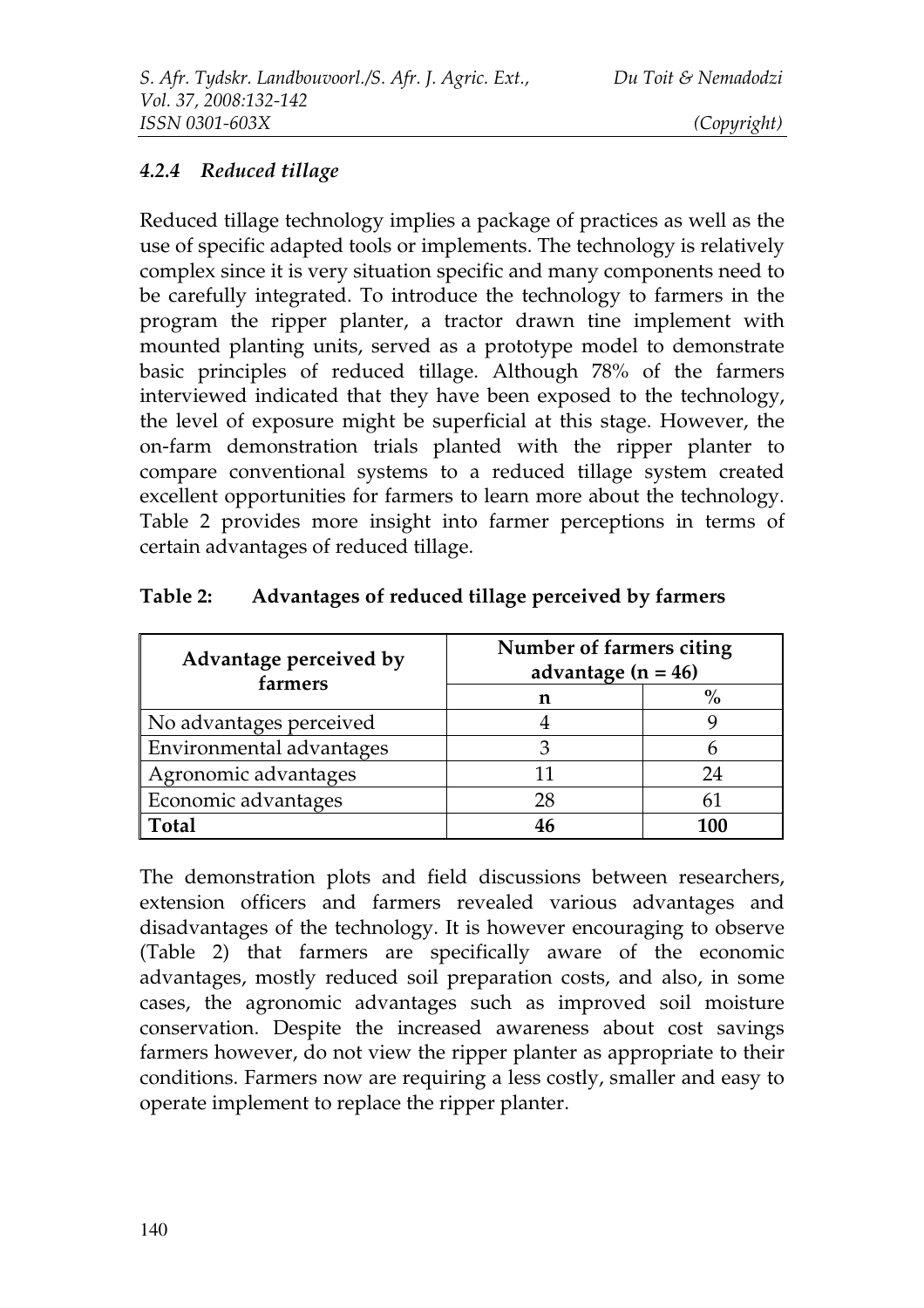#### 4.2.5 Chemical weed control

Figure 3 clearly reveals that hand hoeing is still the most common weed control method applied by farmers in the program. Although a significant group of farmers use chemical weed control methods, either as a single method (17%) or in combination with hand hoeing (22%), it can probably be concluded that, in most cases, this is only at an experimental stage.



#### Proportion of farmers using different weed control Figure 3: methods

An important finding is that most of the hand hoeing in these cropping systems is supplied by hired labour services. Sixty seven percent of farmers in the program employ hired labour services. This has important implications to farmers in view of increasing labour wages in South Africa. According to the information provided by farmers in the interviews farmers pay an average amount of R734/ha. This was also confirmed by a number of case studies across the target area. Despite these high expenses, effective weed control remains a major constraint on most farms. At current herbicide prices a basic chemical weed control program, including application costs, can be implemented at a cost of R200-R300 ha. In view of this important input cost implication to small-scale farmers, alternative technologies such as chemical weed control, although seen as modern technology, will remain to be high on the priority list. However, a proper training program will be key in any attempt to transfer this technology successfully to farmers.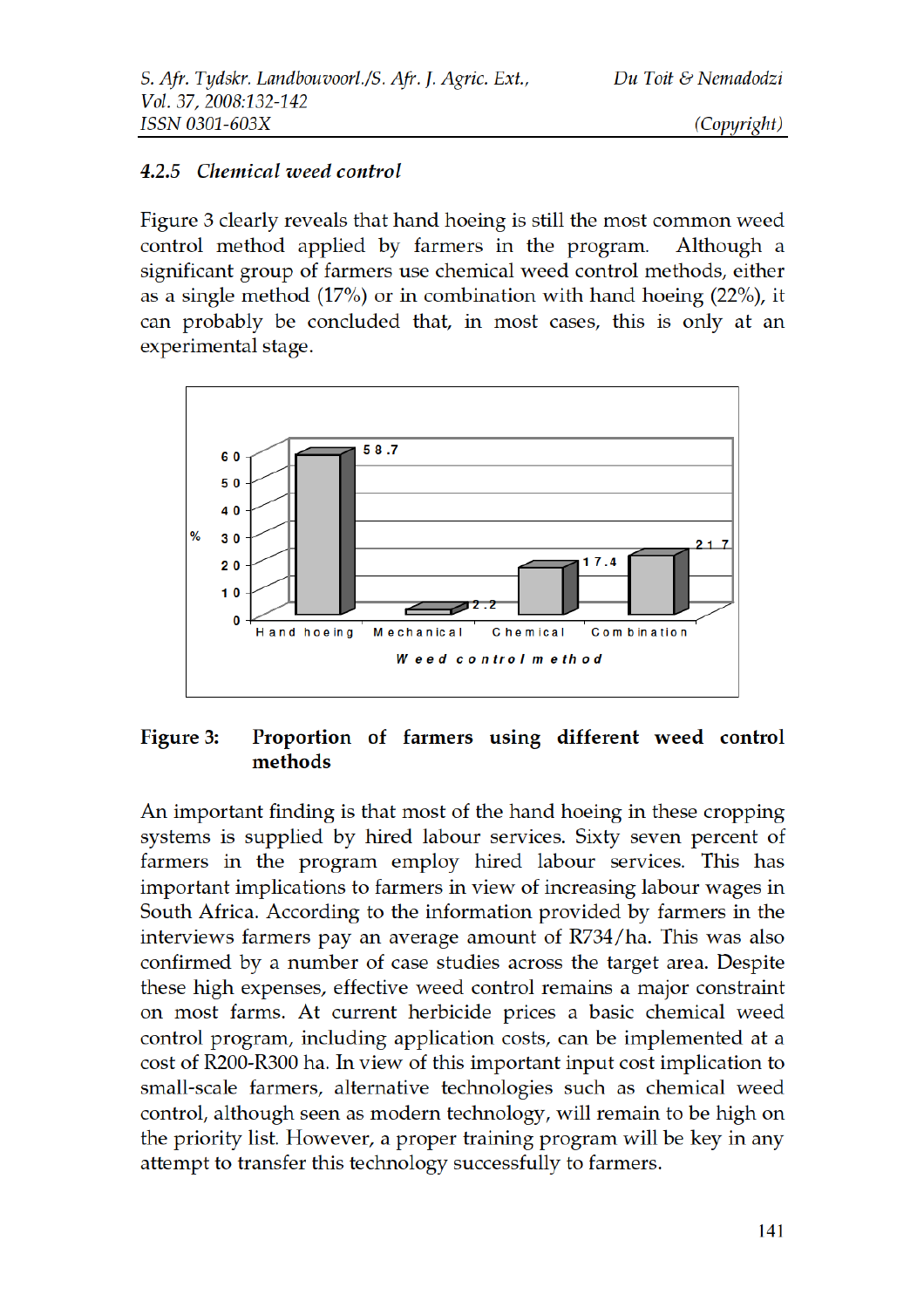#### **5. CONCLUSION**

In terms of technological progress, the assessment of the program revealed a number of distinct shortcomings as well as significant advances. Technologies such as OPV's, the integration of legumes and reduced tillage practices should be revisited or adapted. External factors such as market access and price trends strongly reflect the relation between the economic environment and the appropriateness of the technologies. Despite the limitations identified none of these innovations, not even those seen as modern, at this stage has failed the test of appropriateness. The strong linkages between role players established over an extended period and good rapport with farmers made an important contribution to ensure that the technologies are in line with the farming circumstances and objectives of the farmers. At the end it is the farmers who will decide what is "good" or "bad" technology.

#### **REFERENCES**

AGRICULTURAL RESEARCH COUNCIL, 2007. *Socio-economic impact assessment for the Grain Production Advancement Project*. ARC, Pretoria.

BUNCH, R., 1985. *Two ears of corn: A guide for people centred agricultural improvement*. Oklahoma, World Neighbours.

BYERLEE, D. & JEWELL, D., 1997. The technological foundation of the revolution. In Byerlee, D. & Eicher, C.K., 1997. *Africa's emerging maize revolution*. Lynne Rienner Publishers, Inc. Colorado.

CÁCERES, D.M. & WOODHOUSE, P.J., 1998. Technological change among peasants in Central Argentina. *Development in Practice*, 8(1):21- 29.

PRETTY, J.N., 1995. Regenerating Agriculture. Earthscan Publications Ltd, London.

ROGERS, E.M., 1983. *Diffusion of innovations*. Third Edition. The Free Press A Division of Macmillan Publishing Co., Inc. New York.